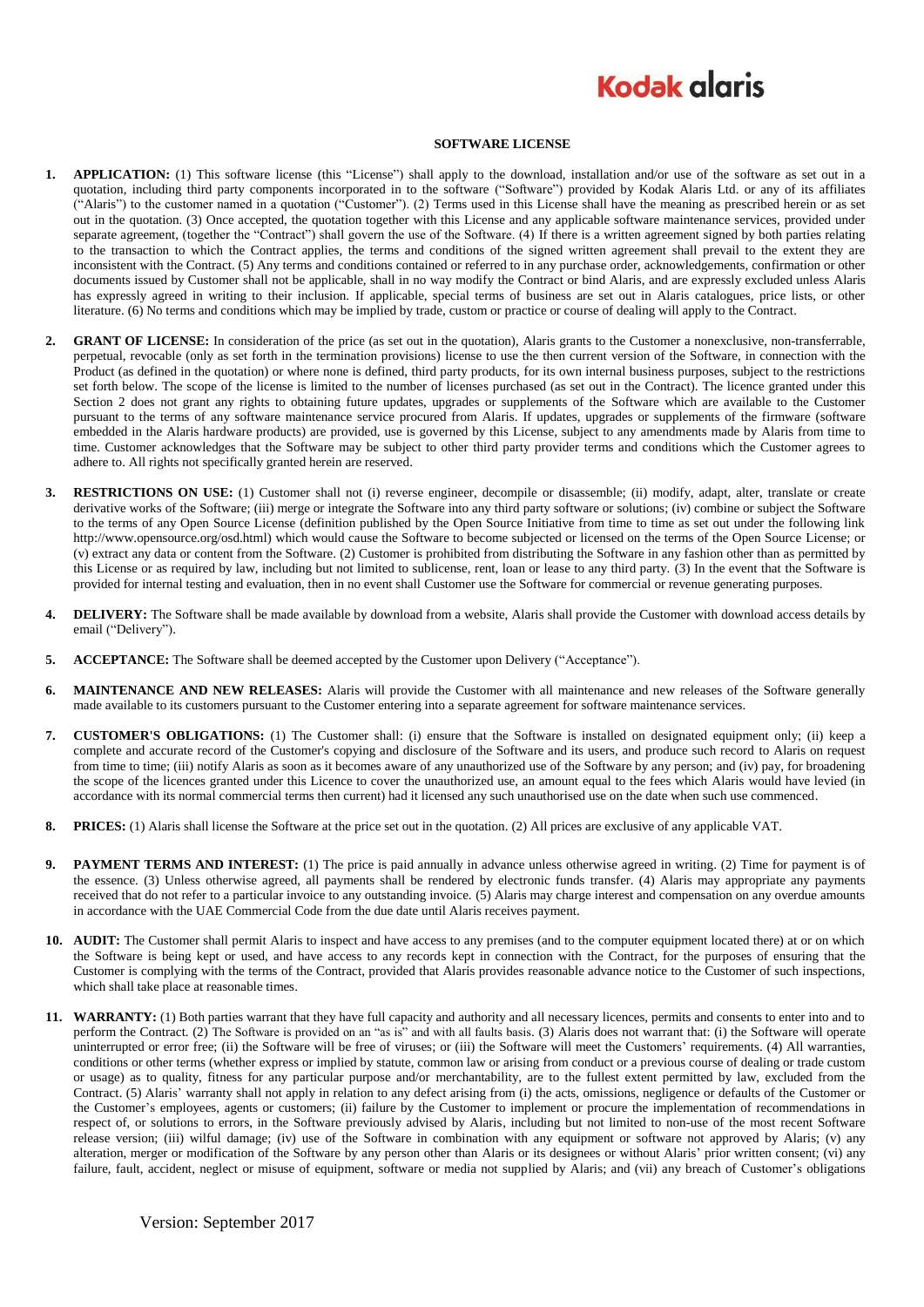## **Kodak glgris**

under the Contract howsoever arising. (6) Customer is not entitled to cancel or withdraw from the Contract or withhold payment of invoices or make deductions on account of Software claimed to be defective.

- **12. LIMITATION OF LIABILITY:** (1) If not expressly provided for otherwise in this License, in no event, whether in contract, tort (including in either case negligence), misrepresentation (other than fraudulent misrepresentation), breach of statutory duty or otherwise pursuant to the Contract, shall Alaris be liable for any loss of profits, anticipated savings, revenue, business, loss or corruption of data or reconstruction of data, loss of use, loss of goodwill, loss due to delay or any indirect, special, incidental or consequential loss or damage whatsoever. (2) Alaris' sole obligation and liability for breach of the warranty set out in Section 11 (2) above, is for Alaris to use commercially-reasonable efforts, at Alaris' expense, to replace software media or modify the Software so that the warranty specified under Section 11 (2) is true. In the event of a warranty claim, Customer shall be responsible for the removal of any defective Software and subsequent replacement of any replacement Software. (3) Subject to (1) and (2), Alaris' aggregate liability for all other claims, whether in contract, tort (including in either case negligence), misrepresentation (other than fraudulent misrepresentation), breach of statutory duty or otherwise pursuant to the Contract, shall be limited to the price paid by the Customer for the specific Software giving rise to the claim in the 12 months prior to the claim which the loss or damage occurred. (4) Nothing in the Contract shall be deemed to exclude or limit Alaris' liability in respect of: (i) Loss or damage caused by wilful intent or gross negligence of Alaris or Alaris' officers, employees, agents or contractors; (ii) Injuries to or death of any person, caused by Alaris or Alaris' officers, employees, agents or contractors; or (iii) any other liability which cannot be excluded at law. (5) Any claim for loss or damages, save for pursuant to (4) above, must be notified to Alaris within twelve (12) months as from the date on which the damage was caused, failing which such claim is deemed to be waived.
- **13. INTELLECTUAL PROPERTY AND COPYRIGHT:** (1) Customer acknowledges that all intellectual property rights meaning all inventions, patents, registered designs, design rights, data base rights, copy rights, know-how, trademarks, trade secrets and all other intellectual property rights, and the applications for any of the same and any rights or forms of protection of a similar nature and having equivalent or similar effect to any of them which may subsist anywhere in the world ("Intellectual Property Rights") in the Software and any updates or upgrades thereto belong and shall belong to Alaris or the relevant third-party owners (as the case may be), and the Customer shall have no rights in or to the Software other than the right to use it in accordance with the terms of this Licence. (2) Customer agrees to abide by all copyright and other applicable laws. (3) Customer shall not cause or permit any third party to cause any damage or endanger the Intellectual Property Rights of Alaris.
- **14. INDEMNIFICATION:** (1) Without prejudice to any other rights of Alaris, Customer shall indemnify Alaris for any loss suffered by Alaris (including reasonable legal fees and costs) by reason of any use by Customer, Customer's employees, agents or customers, whether arising directly or indirectly, of the Software other than in accordance with this License. (2) Customer shall further indemnify and hold Alaris harmless against any loss or damage which it may suffer or incur as a result of the Customer's breach of any third-party additional terms howsoever arising. (3) In the event of a claim, or notification of an intention to make a claim, which may reasonably be considered likely to give rise to a liability under this indemnity ("Claim"), Customer shall: (i) as soon as reasonably practicable, give written notice of the Claim to Alaris specifying the nature of the Claim in reasonable detail; and (ii) not make any admission of liability, agreement or compromise in relation to the Claim. (4) Customer shall not, except with the prior written consent of Alaris, consent to entry of any judgment or enter into any settlement that does not include as an unconditional term the giving by the claimant or plaintiff to Alaris and its affiliates a release from all liability and blame with respect to the Claim.
- **15. SUSPENSION AND TERMINATION:** (1) Without prejudice to its other rights, Alaris may terminate the Contract or in the event that (i) Customer fails to pay any sums due under the Contract; (ii) Customer breaches any terms of the Contract; (iii) Customer is unable to pay its debts as they fall due, passes a resolution for winding up (other than for the purposes of a solvent amalgamation or reconstruction) or if a court of competent jurisdiction makes an order to that effect, enters into a receivership or liquidation or otherwise ceases to carry on business or an analogous event occurs to Customer in any jurisdiction; or (iv) an event pursuant to Section 19.2 or pursuant to Section 21.6 where such event has persisted for more than 14 days. (5) On termination for any reason: (i) all rights granted to the Customer under this License shall cease; (ii) the Customer shall cease all activities authorised by the Contract; and (iii) where possible the Customer shall immediately destroy or return to Alaris (at Alaris' option) all copies of the Software then in its possession, custody or control and, in the case of destruction, certify to Alaris that it has done so.
- **16. CONFIDENTIAL INFORMATION:** (1) All non-public, confidential or proprietary information of Alaris, including but not limited to, specifications, samples, patterns, designs, plans, drawings, documents, data, business operations, pricing, discounts or rebates, disclosed by Alaris in connection with the Contract, whether disclosed orally or disclosed or accessed in written, electronic or other form or media, and whether or not marked, designated or otherwise identified as "confidential," shall be deemed to be confidential, to be used solely for the purpose of performing under the Contract and may not be disclosed or copied unless authorized in advance by Alaris in writing. (2) Upon Alaris' request, Customer shall promptly return all documents and other materials received from Alaris and delete any copies made thereof. (3) Alaris shall be entitled to apply for injunctive relief for any violation of this Section. (4) This Section does not apply to information that is: (i) in the public domain; (ii) known to Customer at the time of disclosure; (iii) rightfully obtained by Customer on a non-confidential basis from a third party; or (iv) is required to be disclosed by any applicable law or by order of any Court of competent jurisdiction or any government body, agency or regulatory body, provided that the receiving party shall use all reasonable endeavours to give the disclosing party as much written notice of the disclosure as it reasonably can to enable the disclosing party to seek a protective order or other action protecting the confidential information from disclosure.
- **17. DATA PROTECTION:** (1) Each party will comply with its obligations in terms of laws and regulations relating to the protection or disclosure of personal data, sensitive data or such other data which is deemed to be 'personal' pursuant to applicable data protection law in force from time to time. (2) The Customer acknowledges that the Software: (i) may request or collect information about the user of the Software; and (ii) may collect information regarding the content sent via the Software as well as details of the recipient. (3) Each party shall indemnify, defend and hold the other party harmless against claims resulting from or in connection with the indemnifying party's non-observance or insufficient observance of such obligations or any of its obligations in this Section 17.
- **18. EXPORT:** (1) Customer shall not export or re-export the Software except as authorised by the laws of the jurisdiction in which the Software was procured. (2) In particular, and without limitation, the Software may not be exported or re-exported into (or to a national or resident of) any US embargoed countries (including without limitation: Iran; Sudan; North Korea; Syria; Cuba; Belarus; Zimbabwe; Myanmar (Burma); the Crimea and Sevastopol Regions (Ukraine); and the military/defence/energy sectors in Russia).